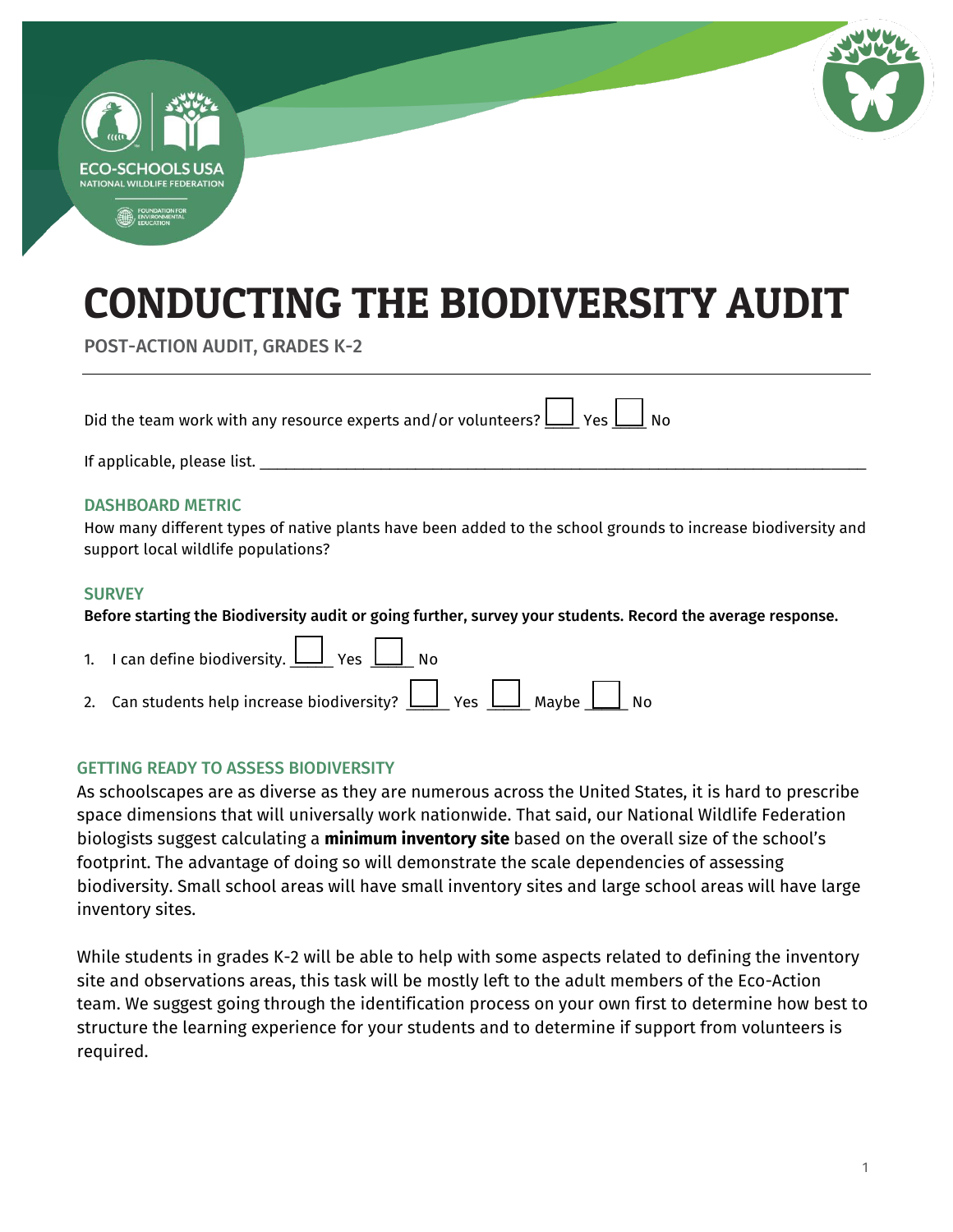

BIODIVERSITY GRADES K-2 | POST-ACTION AUDIT



To calculate your school's area (buildings, parking lots, grounds), teams will use [Google Earth,](https://www.google.com/earth/) [www.google.com/earth.](file:///C:/Users/hammondsj/Dropbox%20(NWF)/Education/ENVIROED/K-16%20Education/Audits/Biodiversity/www.google.com/earth)

- 1. Launch Google Earth in Chrome.
- 2. In the search area, type your school's name or address and click enter. Use the plus sign to zoom in a little closer to your school. Next click, in the bottom right hand corner, 2D.





3. In this view, you will see your school from a "birds-eye" or top-down view. Next click on the ruler icon, found in the left-side navigation.





4. Click to drop the yellow marker on the start of the perimeter or irregular perimeter you are measuring. Click at each corner or turn that's needed, until you end where you started. Once complete a yellow box will outline the perimeter. Once the perimeter is closed, Google has calculated the perimeter and area in meters. If required, change the unit of measure to feet/square feet.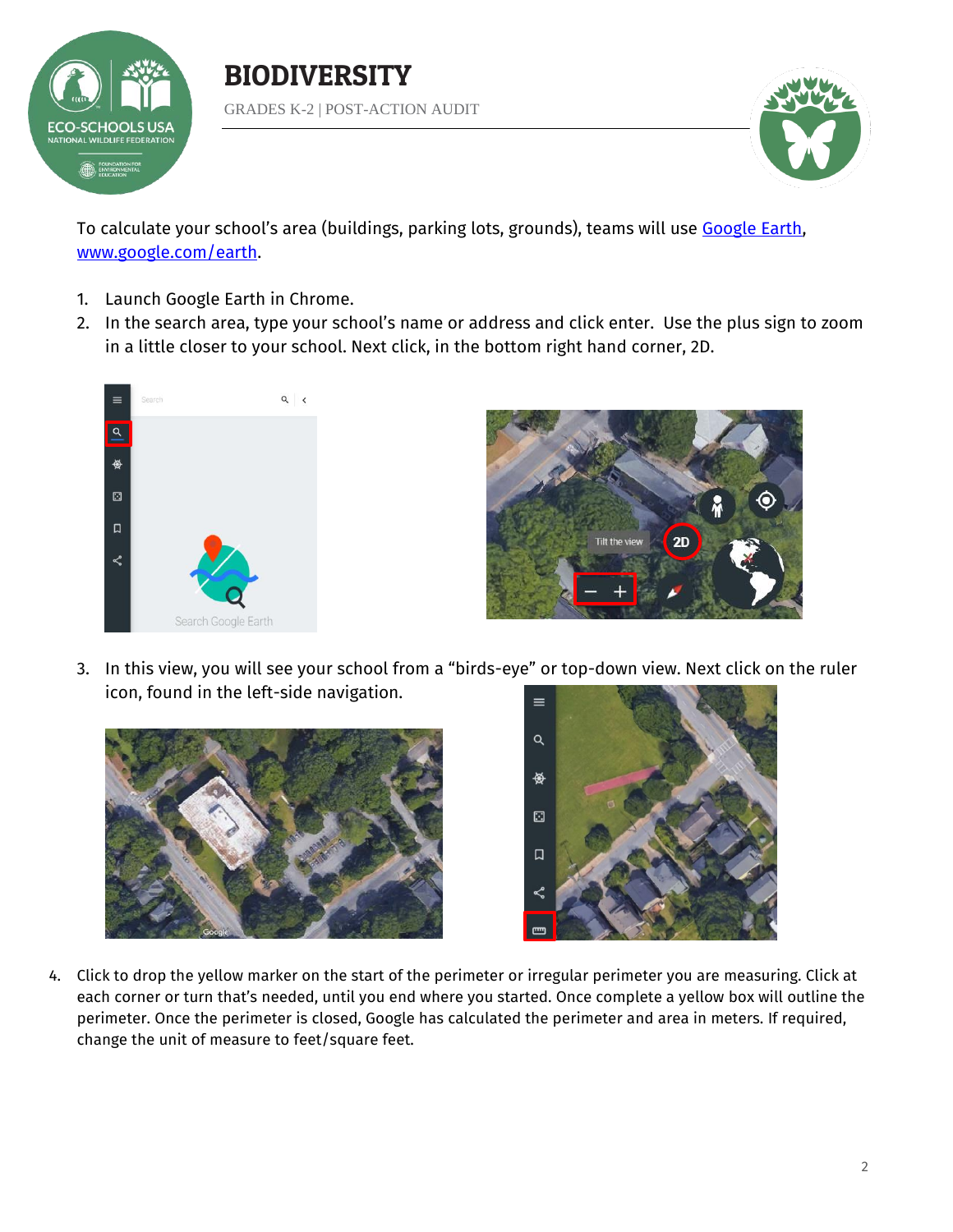

### BIODIVERSITY GRADES K-2 | POST-ACTION AUDIT





5. Calculate your inventory site. What is .1% of your school's <u>area?</u> The area of the school above is 132,547 ft². Round this number to the nearest thousand, 133,000 ft $^{\rm 2}$ . The formula is, .1% of 133,000 (1/1000 x 133,000 is 133 ft<sup>2</sup> .





Want to check your math? [https://percentagecalculator.net/\)](https://percentagecalculator.net/). Once you have the square footage you can derive the perimeter; the inventory site for this school is approximately 33 feet by 33 feet (133 ÷ 4 = 33.25). **If .1% of the school's area is less than 25 ft<sup>2</sup> , then use 25ft<sup>2</sup> to identify and mark the inventory site.** Once the perimeter is marked, have students create a minimum of 3, 3 foot (1 meter) by 3 foot (1 meter) observation areas within the larger inventory site to use while assessing plants and fungi and animals, *Tables 3 and 4*. The entire inventory site will be used to assess trees and shrubs.

During periods of observation, students will determine the inventory site's richness and evenness of plant and animal life. **Richness** is the number of species per sample - the more species present in a sample, the richer the sample. **Evenness** is the measure of the abundance of the different species making up the richness of the area. The team needs to observe the entire space. Ask students to slowly look up, down and all around their site. When they look up, do they see birds flying by? Is there a lizard on the tree in the observation area? How many different plants (richness) are in the observation area?

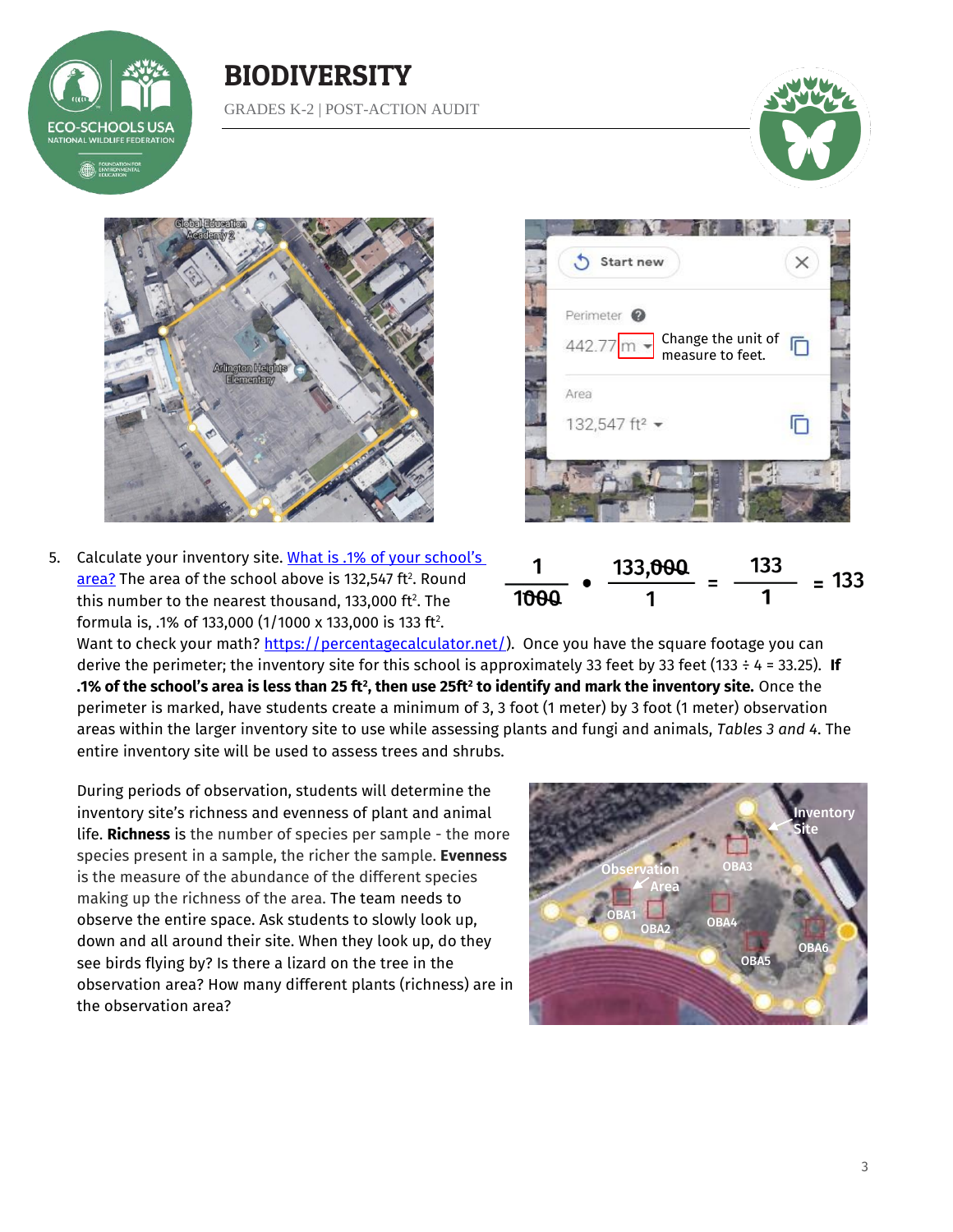

### BIODIVERSITY

GRADES K-2 | POST-ACTION AUDIT



### TABLE 1. DEFINING THE INVENTORY SITE



Think about the following question as you summarize the information in Table 1.

1. Did land cover types change within the inventory site from the baseline audit to the post-action audit? Explain.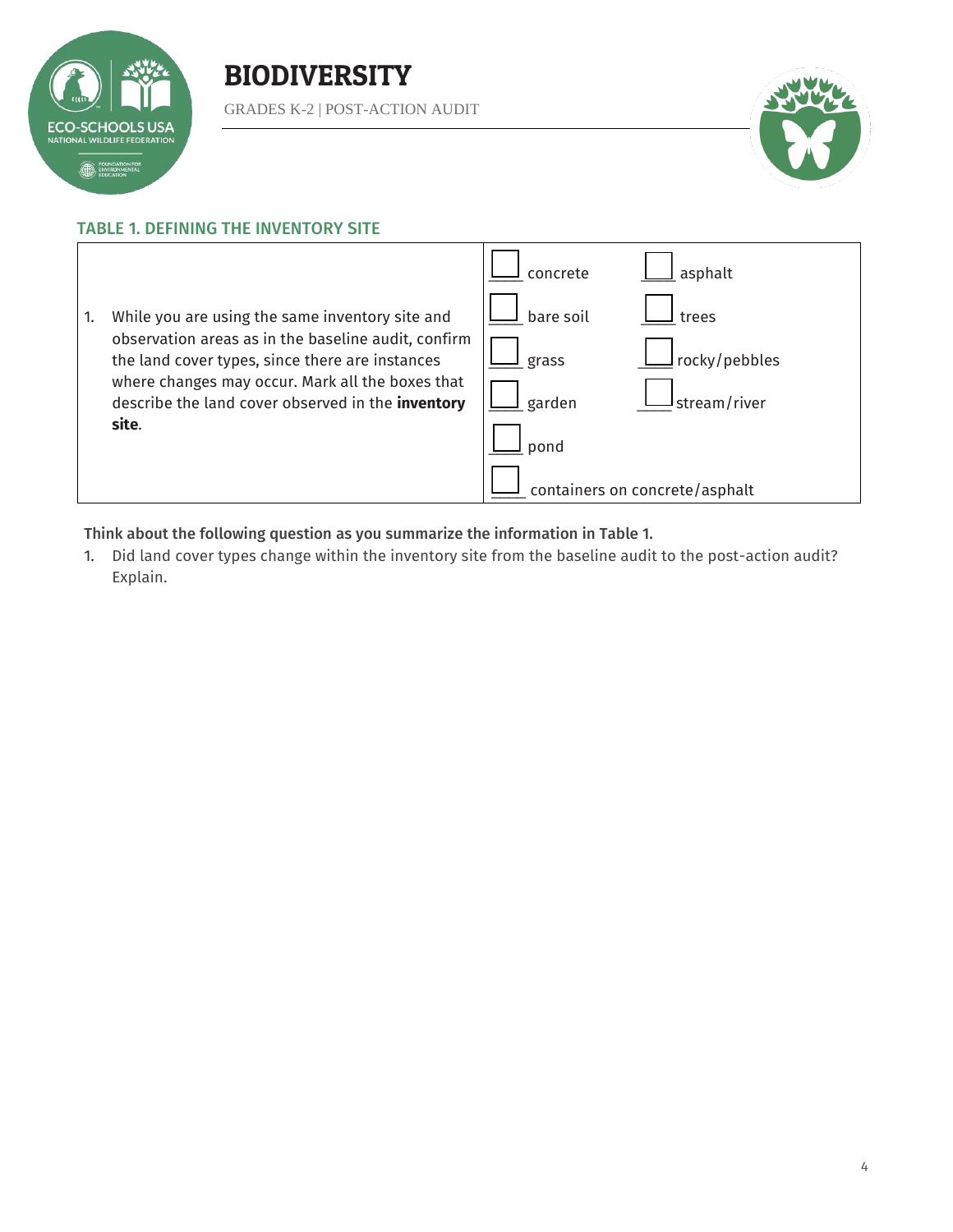

### **BIODIVERSITY**

GRADES K-2 | POST-ACTION AUDIT



#### TABLE 2. TREES AND SHRUBS – INVENTORY SITE

THIS TABLE SHOULD REFLECT THE DATA COLLECTED FROM THE COMBINED DATA FROM TEAM WORKSHEETS.

Use the iNaturalist SEEK app or Google Lens app, local field guides and/or local experts to provide identification assistance. If the name of the tree or shrub cannot be found, enter a description.

| 1.<br><b>CATEGORY</b><br>(TREE OR SHRUB)                                                                               | <b>NAME OR DESCRIPTION</b>                                                                                  | <b>QUANTITY</b> | <b>ALIVE</b> | DEAD | HOLLOW |  |
|------------------------------------------------------------------------------------------------------------------------|-------------------------------------------------------------------------------------------------------------|-----------------|--------------|------|--------|--|
| <b>EXAMPLE. TREE TYPE A,</b><br>or if tree is known-Live Oak                                                           | TALLER THAN THE SCHOOL, LEAVES ARE DARK<br>GREEN ON TOP AND ARE OVAL, BARK IS ROUGH AND<br><b>DARK GREY</b> | 10              | 8            | 1    |        |  |
|                                                                                                                        |                                                                                                             |                 |              |      |        |  |
|                                                                                                                        |                                                                                                             |                 |              |      |        |  |
|                                                                                                                        |                                                                                                             |                 |              |      |        |  |
| <b>TOTALS</b>                                                                                                          |                                                                                                             |                 |              |      |        |  |
| <b>Total number</b> of trees and shrubs combined from the inventory site. ______ (If greater than 50, write 50+)<br>2. |                                                                                                             |                 |              |      |        |  |
| <b>Richness</b><br>3.<br><b>Number of different</b> tree and shrub types _____                                         |                                                                                                             |                 |              |      |        |  |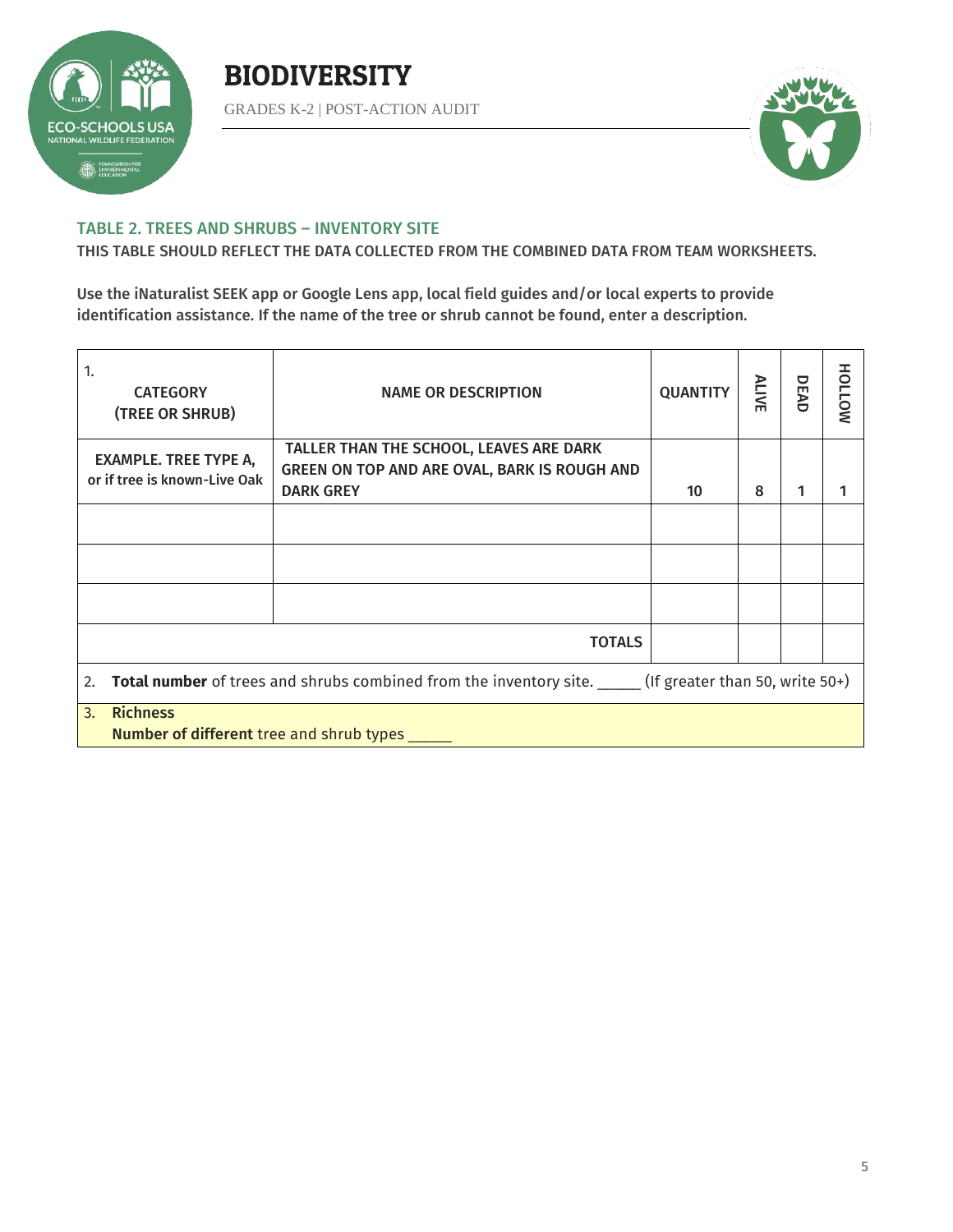

## **BIODIVERSITY**

GRADES K-2 | POST-ACTION AUDIT



#### TABLE 3. PLANTS AND FUNGI-OBSERVATION AREAS

THIS TABLE SHOULD REFLECT THE DATA COLLECTED FROM THE COMBINED DATA FROM TEAM WORKSHEETS.

Use the iNaturalist SEEK app or Google Lens app, local field guides and/or local experts to provide identification assistance. If the name of the plant or fungus cannot be found, enter a description.

| 1.<br><b>CATEGORY</b><br>(PLANT OR FUNGUS)                                                            | <b>NAME OR DESCRIPTION</b>                  | <b>QUANTITY</b> | <b>ALIVE</b> | DEAD |  |  |  |
|-------------------------------------------------------------------------------------------------------|---------------------------------------------|-----------------|--------------|------|--|--|--|
| <b>EXAMPLE: PLANT TYPE A, or if</b>                                                                   | AS TALL AS A RULER, YELLOW FLOWERS WITH BIG | 5               | 4            |      |  |  |  |
| type is known-Black-Eyed Susan                                                                        | <b>BLACK/BROWN CENTER</b>                   |                 |              |      |  |  |  |
|                                                                                                       |                                             |                 |              |      |  |  |  |
|                                                                                                       |                                             |                 |              |      |  |  |  |
|                                                                                                       |                                             |                 |              |      |  |  |  |
|                                                                                                       |                                             |                 |              |      |  |  |  |
|                                                                                                       |                                             |                 |              |      |  |  |  |
| <b>TOTALS</b>                                                                                         |                                             |                 |              |      |  |  |  |
| Total number of plants and fungi combined from all observation areas within the inventory site.<br>2. |                                             |                 |              |      |  |  |  |
| <b>Richness</b><br>3.<br>N                                                                            |                                             |                 |              |      |  |  |  |

**Number of different** plant and fungus types \_\_\_\_\_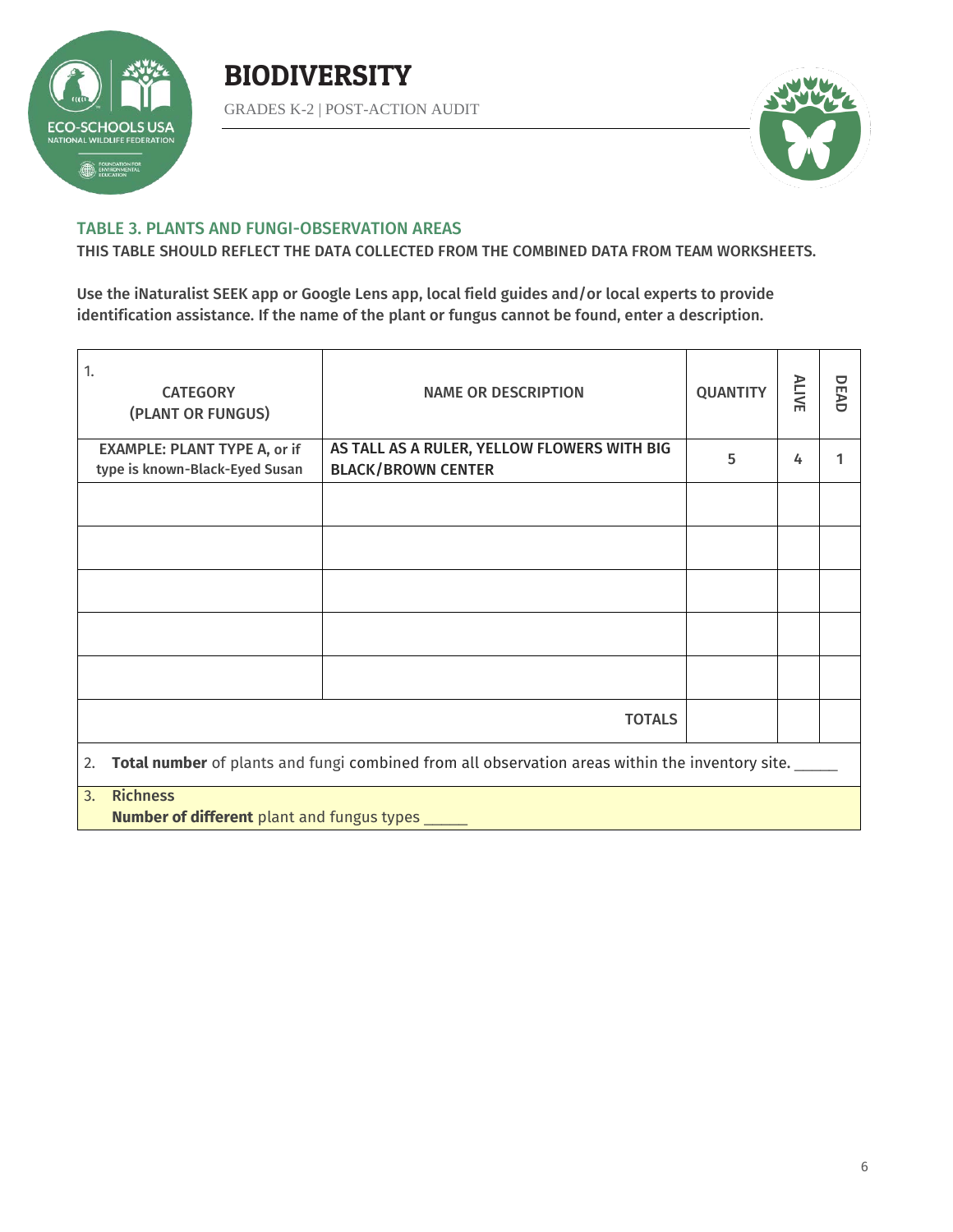



#### TABLE 4. ANIMALS-OBSERVATION AREAS

THIS TABLE SHOULD REFLECT THE DATA COLLECTED FROM THE COMBINED DATA FROM TEAM WORKSHEETS.

Insert both the total number of each animal type observed and how many different kinds of each type.

|                  |                       | <b>ANIMAL TYPE</b>                          | <b>NUMBER OF ANIMAL</b><br><b>TYPE OBSERVED</b> | <b>NUMBER OF DIFFERENT</b><br><b>KINDS OBSERVED</b> |
|------------------|-----------------------|---------------------------------------------|-------------------------------------------------|-----------------------------------------------------|
|                  |                       | $1. B \rightarrow \mathbb{R}$ birds         |                                                 |                                                     |
| $\overline{2}$ . |                       | $M$ $\rightarrow$ mammals                   |                                                 |                                                     |
|                  |                       | $\frac{1}{3}$ . $\frac{1}{2}$ invertebrates |                                                 |                                                     |
|                  |                       | 4. A $N \leftarrow$ amphibians              |                                                 |                                                     |
|                  |                       | 5. R $\sim$ reptiles                        |                                                 |                                                     |
|                  | $6. F \times 10$ fish |                                             |                                                 |                                                     |

OPTIONAL: If known list the names of the types of wildlife observed.

| $\blacktriangledown$ | $\mathbf{r}$ | WE INCOME | $\sim$ |  |
|----------------------|--------------|-----------|--------|--|
|                      |              |           |        |  |
|                      |              |           |        |  |
|                      |              |           |        |  |
|                      |              |           |        |  |
|                      |              |           |        |  |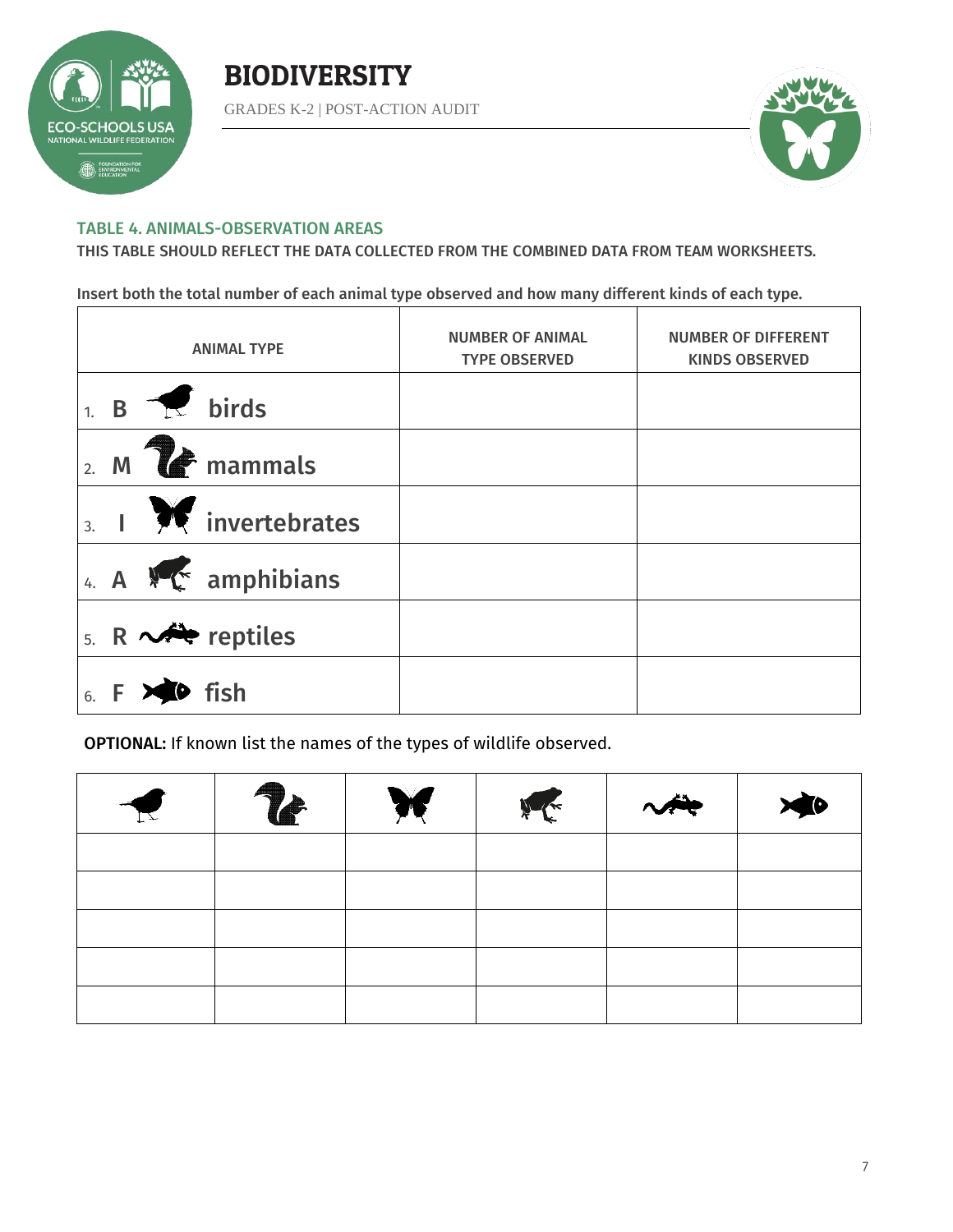



### **Think about the following questions as you summarize the data in Table 2-4.**

- 1. After the team has spent time talking about (analyzing) their observations (data), answer the following questions.
	- Does the team feel like they saw more trees and shrubs during the post-action audit or more trees and shrubs during the baseline audit?

| <b>Baseline</b><br>Post-Action<br>the same<br>Explain.                                                                                     |
|--------------------------------------------------------------------------------------------------------------------------------------------|
|                                                                                                                                            |
| Does the team feel like they saw more plants and fungi during the post-action audit or more plants<br>and fungi during the baseline audit? |
| <b>Baseline</b><br>Post-Action<br>the same<br>Explain.                                                                                     |
| Does the team feel like they saw more birds during the post-action audit or more birds during the<br>baseline audit?                       |
| <b>Baseline</b><br>Post-Action<br>the same<br>Explain.                                                                                     |
| Does the team feel like they saw more mammals during the post-action audit or more mammals<br>during the baseline audit?                   |
| <b>Baseline</b><br>Post-Action<br>the same<br>Explain.                                                                                     |
| Does the team feel like they saw more invertebrates during the post-action audit or more<br>invertebrates during the baseline audit?       |
| <b>Baseline</b><br>Post-Action<br>the same<br>Explain.                                                                                     |
|                                                                                                                                            |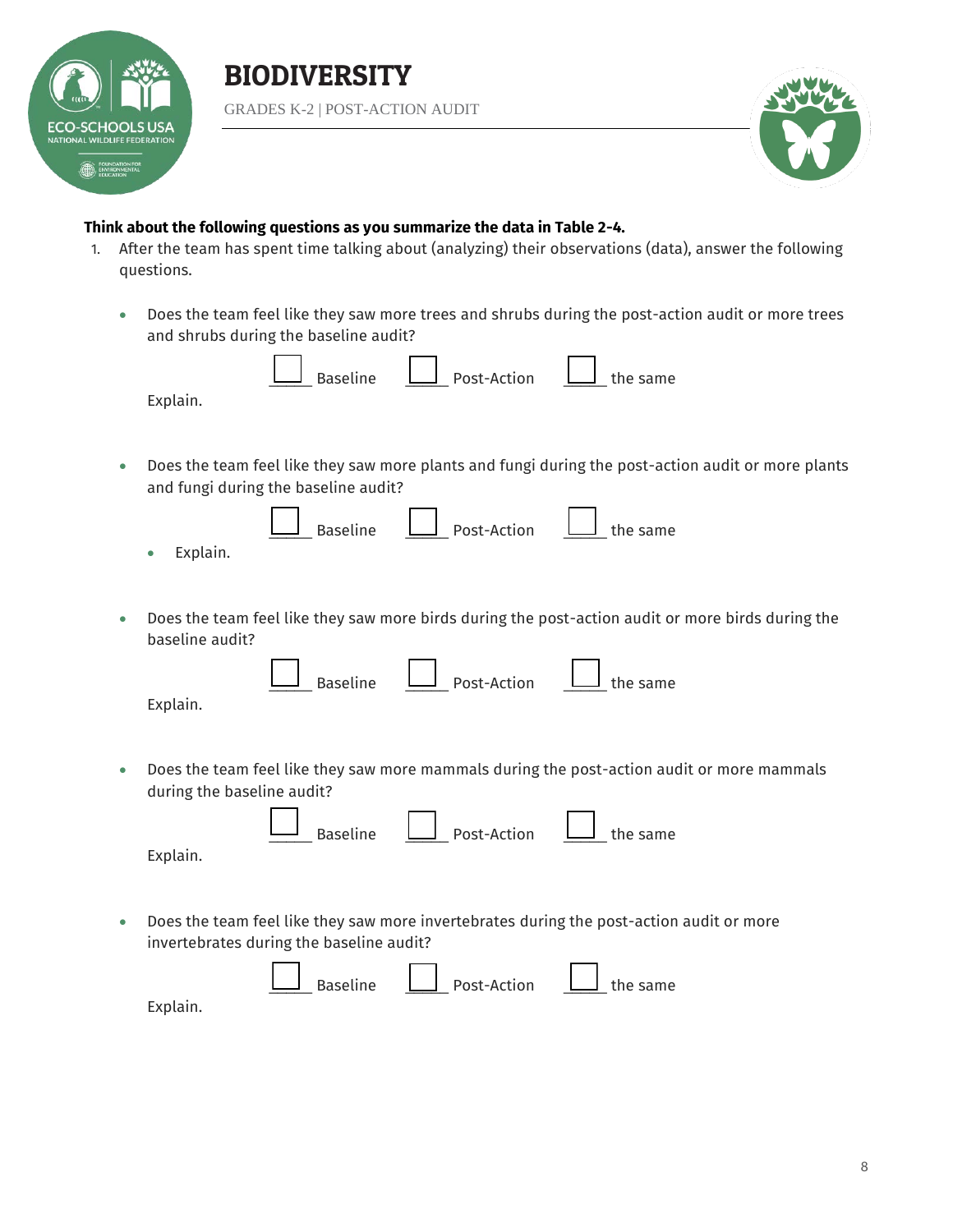

Explain.





 Does the team feel like they saw more amphibians during the post-action audit or more amphibians during the baseline audit?

| $\Box$ Baseline | $\Box$ Post-Action | $\Box$ the same |
|-----------------|--------------------|-----------------|
|                 |                    |                 |

 Does the team feel like they saw more reptiles during the post-action audit or more reptiles during the baseline audit?

|          | Baseline Depost-Action Luis the same |  |
|----------|--------------------------------------|--|
| Explain. |                                      |  |

 Does the team feel like they saw more fish during the post-action audit or more fish during the baseline audit?

|          | $\Box$ Baseline $\Box$ Post-Action $\Box$ the same |  |
|----------|----------------------------------------------------|--|
| Explain. |                                                    |  |

2. Based on the teams observations, and after implementing the action plan, how does the team rate the school's biodiversity? On a scale of 1 to 5, where **1 is not a lot of trees, plants and wildlife and 5 is a lot of trees plants and wildlife**, how would the team describe the inventory site?

|                                                                                                    | ר ו               |       |                   |       |
|----------------------------------------------------------------------------------------------------|-------------------|-------|-------------------|-------|
| <b>NOT A LOT</b>                                                                                   |                   |       |                   | A LOT |
|                                                                                                    | less biodiversity |       | more biodiversity |       |
| Is the number above, the same as, lower than or more than what was reported in the baseline audit? |                   |       |                   |       |
|                                                                                                    |                   | Jless | more              |       |

3. What new questions does the team have or investigations does the team want to explore after addressing biodiversity?